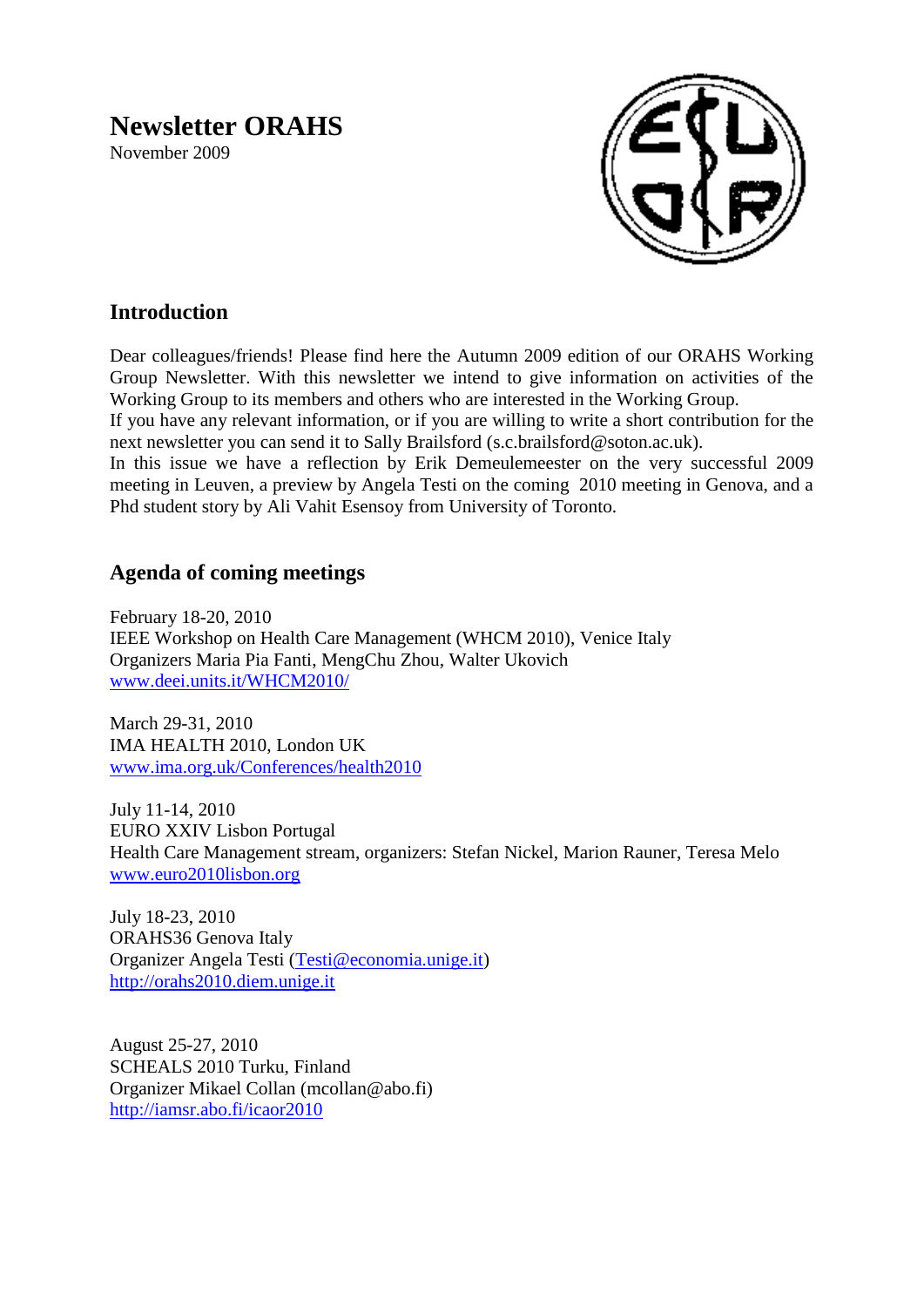# **ORAHS 2009** *(report by Erik Demeulemeester, Erik.Demeulemeester@econ.kuleuven.be)*

#### **Memories of ORAHS 2009 in Leuven**

This summer, between July 12 and 17, exactly 149 participants gathered in Leuven (Belgium) for the 35<sup>th</sup> ORAHS meeting under the theme of "Rethinking health services management". Just before the welcome party on Sunday afternoon at the Domus, a typical Belgian pub, all clouds seemed to have moved out of Belgium and the weather remained splendid throughout the whole week (and even longer as I could tell you now with perfect hindsight).

Both scientifically and socially, we as organizers were very happy that everything ran smoothly during the meeting and that we hardly encountered any problems that we needed to take care off. Scientifically, Dr. Bruno Holthof, the CEO of the Hospital Network Antwerp and a former partner of McKinsey, set the stage with a very interesting speech on how this hospital network coped with their problems, while a visit to four hospital services in the University Hospital of Leuven further related theory to practice. The core of the meeting, however, were the 102 presentations, given by researchers from 23 countries all over the world. The general impression was that the quality of these presentations was pretty high, leading to lots of interactions during the sessions.



Socially, the welcome drink at the Domus and the guided tour of Leuven, topped off by a reception at the town hall (see the picture below for what you missed if you weren't there) made sure that old acquaintances were renewed and new contacts were easily made.

On Wednesday, all participants took the bus for a trip to Bruges, generally known as the Venice of the North. A guided tour of the city and a cruise on Bruges' canals showed some of the beauty of this medieval town (see pictures). On the other days, the partners of the participants were guided by Leen and Rita on trips to Ghent, Brussels and Antwerp to further taste from the beauty of Belgium.

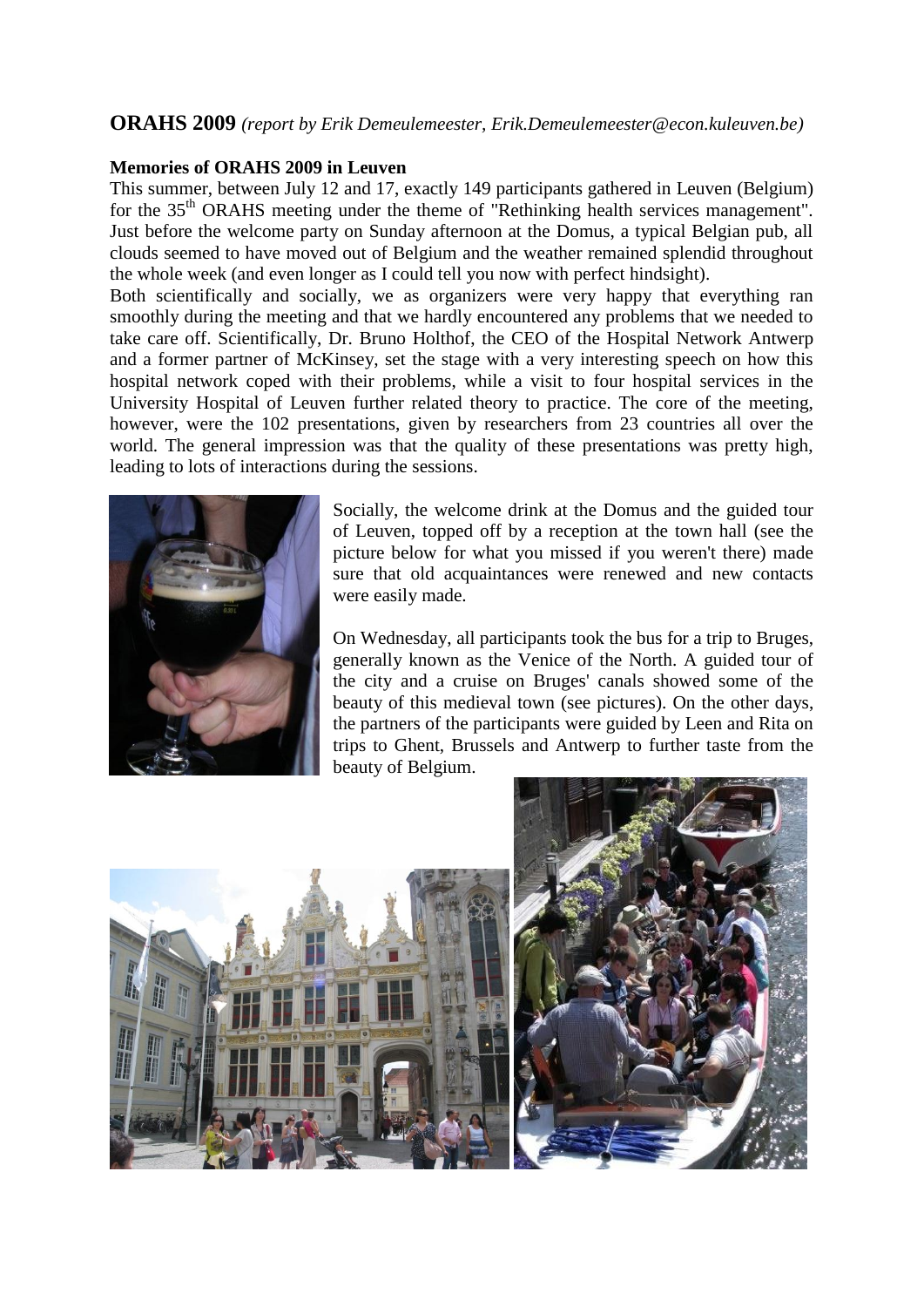On Thursday, a splendid organ concerto by Prof. Guido Dedene in the Beguinage church also showed that researchers from ORAHS could produce wind (see picture) and formed the perfect introduction to the conference dinner that was held in the Faculty Club.



As the organizers, we have very fond memories of ORAHS 2009 in Leuven and we really hope the same applies to all participants and partners. All pictures of the meeting can still be found on our website [\(http://econ.kuleuven.be/ORAHS2009/\)](http://econ.kuleuven.be/ORAHS2009/) and we really hope to see you this summer in Genova (Italy).

# **ORAHS 2010** *(report by Angela Testi, [Testi@economia.unige.it\)](mailto:Testi@economia.unige.it)*

The organizing committee for ORAHS2010 (Angela Testi, Roberto Aringhieri, Giuliana Carello, Franco Fragnelli, Enrico Ivaldi, Elena Tanfani) has worked very hard to prepare the meeting in Genova, next summer. The website for the meeting is open since  $24<sup>th</sup>$  of November 2009. Below you find the first call for papers.



# **XXXVI ORAHS Conference**

**OR for patient-centered healthcare delivery**



Genova, Italy- University of Genova, School of Economics, 18-23 July 2010 [http://orahs2010.diem.unige.it](http://orahs2010.diem.unige.it/)

**Aim of the conference.** The most difficult part of making decisions in the health care is linked to the high complexity of the system itself, to the intrinsic uncertainty involved and to its dynamic nature. This requires not only the ability to analyze and interpret a large amount of information but also to arrange that information for a cognitive base for adequate decision making.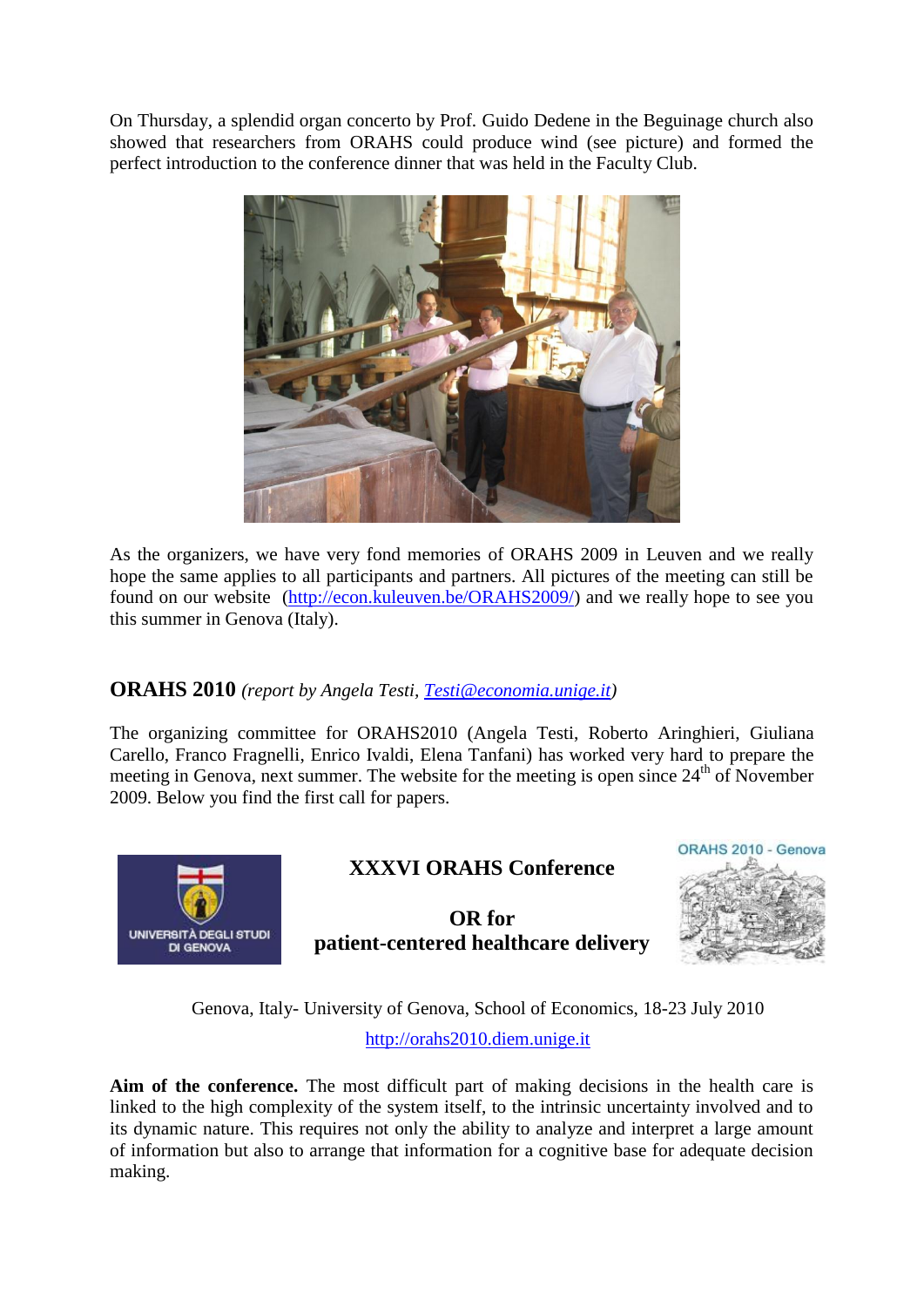Operational Research, like other methods of statistical and economic-related quantitative analysis, supplies these decision making tools and methodology. They are especially useful in the health care field where various actors (health care providers, administrative personnel, policy makers, companies, industries) should make coordinated, responsible decisions to ensure quality services to its citizens in a complex, decision-making environment that encompasses clinical needs, economic goals, ethical considerations, limited resource constraints, fast change and uncertain outcomes.

**Focus and topics.** The XXXVI ORAHS Conference suggests an innovative point of view in answering these questions. The focus of the Conference is: "Operational Research for Patient - Centered Healthcare Delivery", an approach that requires complete re-organization of all steps in healthcare delivery. Much of the present operator and user dissatisfaction regarding healthcare services comes from the discrepancy in the people's needs and the system's answers. While the user has a broad formulated question, the answer of the system is fragmented. The following topics will be especially highlighted during the conference: the organization of therapeutic diagnostic protocols, chronic disease management, patient logistics, the evaluation of cost per pathology, healthcare and social service integration.

**Call for paper**. Participants are invited to submit a paper following the instruction reported in the website. A collection of expanded full papers will be selected for publication in a special issue.

**Venue.** The conference will be hosted in the School of Economy at the University of Genova, Genova, Italy.

#### **Important dates:**

- Abstract submission: April 15, 2010
- Notification of acceptance: April 30, 2010
- Early registration: May 15, 2010
- Full paper submission: June 15, 2010

**Information.** For any information please visit our web site: http://orahs2010.diem.unige.it/



*PhD researchers tell their story (report by Ali Vahit Esensoy,* ali.esensoy*@utoronto.ca)*

My name is Ali Vahit Esensoy and I am pursuing my PhD at the Centre for Research in Healthcare Engineering (CRHE) at the University of Toronto, Canada. I"m originally from Ankara, Turkey and came to the University of Toronto in 2001 to study Industrial Engineering. As I was finishing up my undergraduate degree and interviewing for jobs, I realized that most of the jobs out there involved using my hard earned engineering skills to contribute to our society through increasing the capacity of diaper factories, speeding up car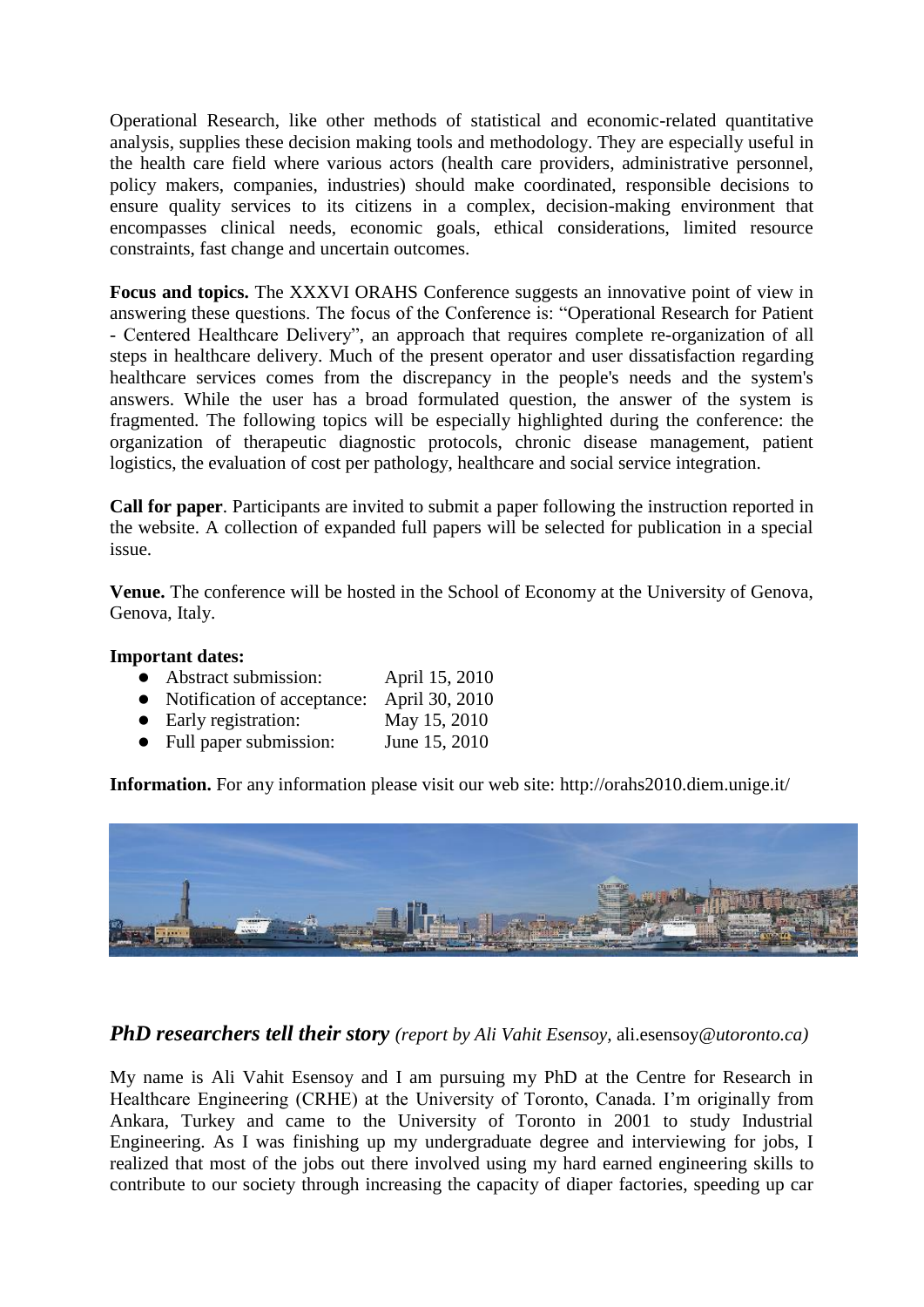parts production or better, help produce mass quantities of petrochemicals. Around that time I met Mike Carter and got drawn to the curious world of healthcare operations research. I signed up for a Master's right after my graduation and liked the field and the unique challenges it brings so much that I decided to stick around and do my PhD.



At CRHE my research is focused on using operations research (OR) methods to help the development home and community care policies for seniors to address the challenges in the healthcare system due to the aging Canadian population. I am currently working with the Ontario Ministry of Health and Long-term Care to develop a system dynamics model of a health authority to project the potential effects of investments in the home and community care on the performance of acute care hospitals, especially regarding emergency department wait times and patient discharge delays. A related side project I am involved with involves the use of data mining techniques and geographical information systems to determine the distribution of gap in supply and demand for home and community care within the borders of the 14 health authorities of Ontario. My wish is to understand the best way to develop and

implement OR models so that they can become a part of the standard toolkit of policy-makers in healthcare.

I attended my first ORAHS conference in St. Etienne in 2007 and was struck with the strong sense of fellowship in the group. It was also very nice to attend a conference where the technical program was not a marathon of presentations but a platform for discussion and collaboration. The following year, it was our turn to host ORAHS outside of Europe, in Toronto. I had never been involved in organizing a conference, but knowing most of the conference attendees personally from St. Etienne made the task much easier. The ORAHS delegates were a pleasure to host and I think we showed everyone a good time. I believe that ORAHS" engaging but casual atmosphere was the perfect environment for OR practitioners from North America and Europe to meet and network. Knowing how much time and energy goes in to organizing an ORAHS meeting, I have to congratulate both the St. Etienne and Leuven teams for the brilliant job they have done. I am looking forward to yet another exciting ORAHS meeting in Italy this summer.

# **EURO- info**

EURO has an extensive website with information on EURO conferences and EURO Working Groups. The website contains also an annual report of ORAHS. The EURO vice-president 2 in charge of the Working Groups is Professor Marc Sevaux, University of South Brittany,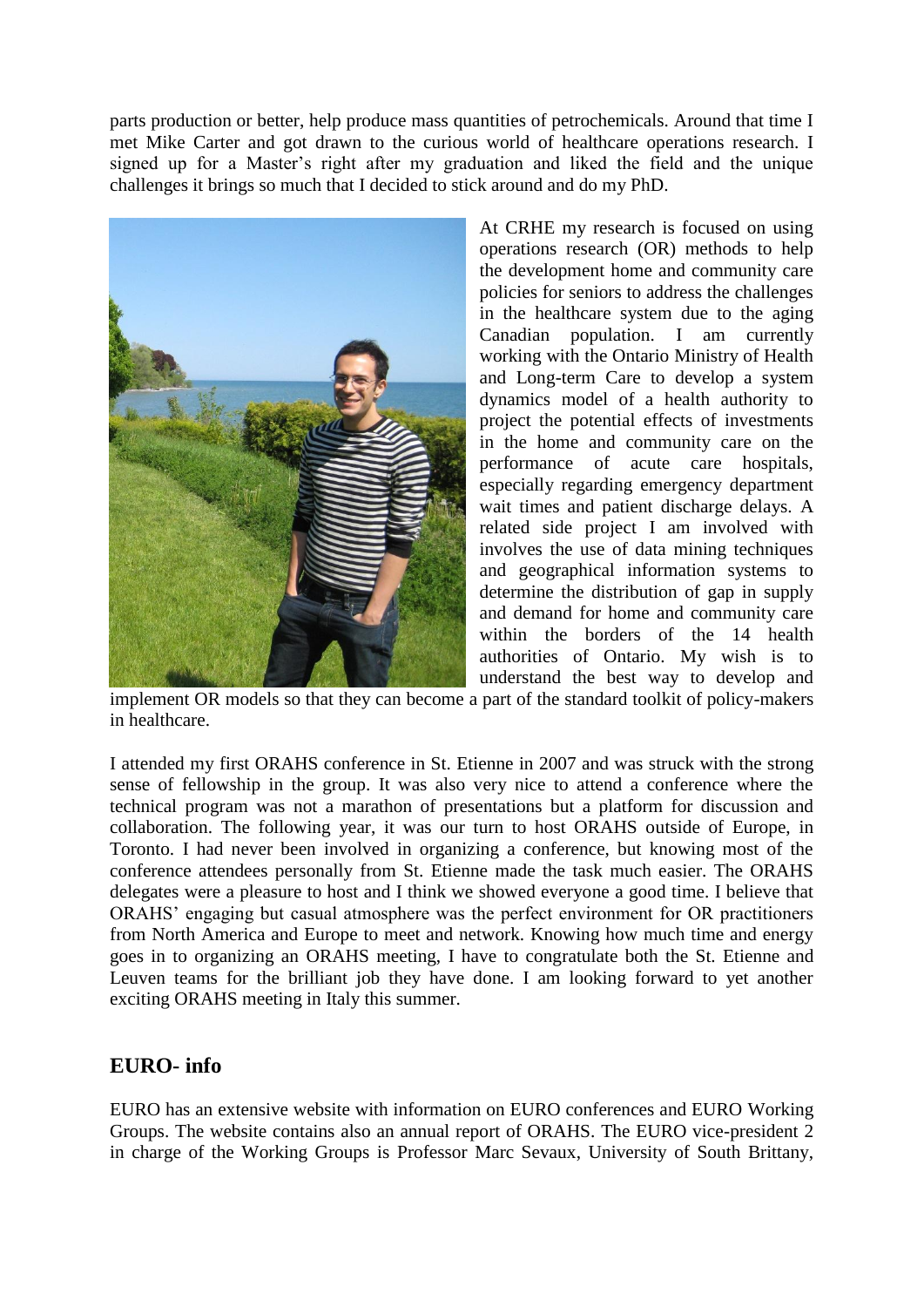Lester France, who is *ex officio* a member of our working group. For more information about EURO, see [www.euro-online.org](http://www.euro-online.org/) 

### **Web-site news** *(report by Sally Brailsford)*

The ORAHS website can be found at [http://www.management.soton.ac.uk/orahs/.](http://www.management.soton.ac.uk/orahs/) It has been updated with a link to the 2009 conference. It contains two lists of members, the "link members" for each country and the "national members" from that country. This is still not the full membership list as it contains fewer names than the mailing list. We are planning to develop a system to allow people to add their names and amend their details online. In addition to this, we welcome ideas and suggestions for the website.

## **Short communications**

*Post conference publications ORAHS2008 (report by John Blake [john.blake@dal.ca\)](mailto:john.blake@dal.ca)* I can report that we have 13 accepted papers that are now all set and largely ready to go. I"ll have a quick look through the formatting and hope to have this out to the printers before Christmas.

#### *Proceedings ORAHS2006 Wroclaw (report by Marek Lubicz marek.lubicz@pwr.wroc.pl)*

The book "Operational Research Applied to Health Services in Action" (which overlaps in 1/3 with the 2006 Proceedings) will be out of print hopefully next week (before Christmas). When it is ready it will be sent to the participants of 2006 meeting at Wrocław and to other authors (51 all together). I will also have some additional copies for other interested ORAHS members (if any) and potentially interested researchers and institutions in Poland (and possibly other CEE countries). I am not writing 'if any' for them, as I intentionally provide them with copies to have more people interested - there are already some key health people at our region awaiting the book). I hope to be able to send my Christmas greetings and New Year' wishes in a few days.

### *International Workshop on Scheduling in Healthcare Systems (SCHEALS'10)*

From 25-27 August an international workshop on scheduling in healthcare is held in Turku, Finland. Find below some information on the workshop, based on the call for papers.

Abstract. Many Healthcare providers have suffered a crisis of poor quality and inefficiency with rapidly increasing costs. Healthcare delivery faces complex scheduling needs and stands to gain from advances in scheduling technology and understanding. The SCHEALS 2010 workshop will take place at Åbo Akademi University in the city of Turku, in conjunction with the 2nd International Conference on Applied Operational Research (ICAOR'10). We invite you to join your colleagues for this international forum. Sharing of ideas, knowledge and experience is the primary goal of the workshop. The meeting would be ideal for young researchers to present their work, even at a preliminary stage, for constructive discussion and feedback.

**Workshop Theme.** The workshop will cover the general area of scheduling with particular emphasis being placed on healthcare applications, including, but not limited to: Automation, Exact Methods, Expert Systems, Heuristics, Machine Scheduling, Meta-Heuristics,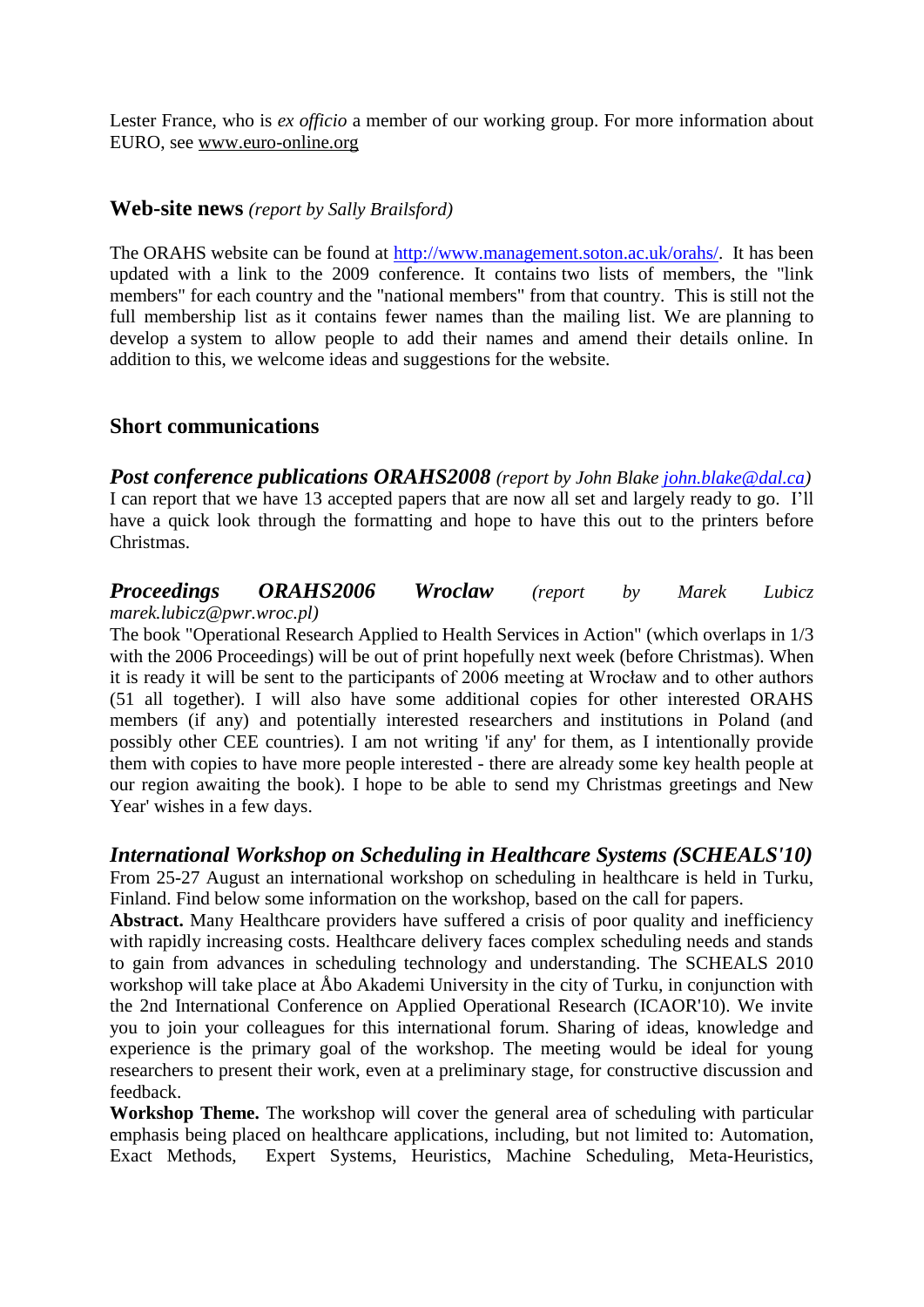Optimization, Patient Scheduling, Personnel Scheduling, Queuing, Rescheduling, Shift Timetabling, Simulation, Uncertainty

**Important Dates.** Paper submission deadline 15th of March 2010. Registration deadline 15<sup>th</sup> of June 2010.

**Contact Details.** General information on the conference email to: icaor2010@gmail.com

## *Discussion on format of ORAHS meetings (report by Penny Mullen, p.m.mullen@bham.ac.uk)*

In the closing "Group Affairs" session at the end of the ORAHS meeting in Leuven, there was some discussion about possible changes to the format of future annual meetings. This was prompted, at least in part, by the desire to find ways to retain the original spirit and purpose of ORAHS with the large increase in the numbers of participants in the past three years.

A small virtual working group was established , convened by Sally Brailsford, and some ideas were exchanged. It was also proposed to compile and circulate a semi-structured questionnaire to seek wider views – that is still planned.

Among the issues raised during the session and in subsequent email exchange is one familiar to many OR conferences - the need to involve more practitioners. However, not many ideas for achieving this have been put forward so far!

It has been suggested that meetings would benefit from more controversy, perhaps with debates about key issues and "hot topics". Having more papers and talks with a strategic focus has been proposed, along with a suggestion that there might be active solicitation of some papers, rather than relying solely on waiting for papers to be offered.

The increased number of participants has been accompanied by a large increase in the number of papers, necessitating multiple parallel streams – some longer-standing members will recall that parallel sessions were rarely needed in the past. In the face of this packed programme there have been calls for more time for discussion and interaction – accompanied, however, by a plea to avoid early-morning starts!

But where should time for discussion and interaction come from? Fewer formal sessions with fewer parallel streams has been proposed. A traditional feature of ORAHS meetings has been the "hospital visit". Should these continue? If yes, in what form? Should they include meetings with senior managers and policy-makers? Would it be a good idea, where logistically possible, to revert to an earlier pattern of arranging the hospital visit as part of, or on the way to, the social outing? And/or should the social outing start later in the day, with the "scientific programme" running up to, say, the coffee break?

Quite a lot of focus has been on how best to provide for the needs of the increasing numbers of PhD students within the spirit of an ORAHS meeting. There appears to be considerable agreement that research students benefit from being associated with the meeting. Ideas that have been forwarded include holding a pre-meeting symposium (say, Saturday & Sunday) for PhD students to present papers, with the additional proposal that the best three papers should be presented at the main meeting – possibly in a high-profile special session. It has been suggested that all – or possibly just early-stage – PhD students be encouraged to present posters. This could be accompanied by a special session giving each a 5-minute slot to introduce their poster. Complementary to the poster proposal is the suggestion that full